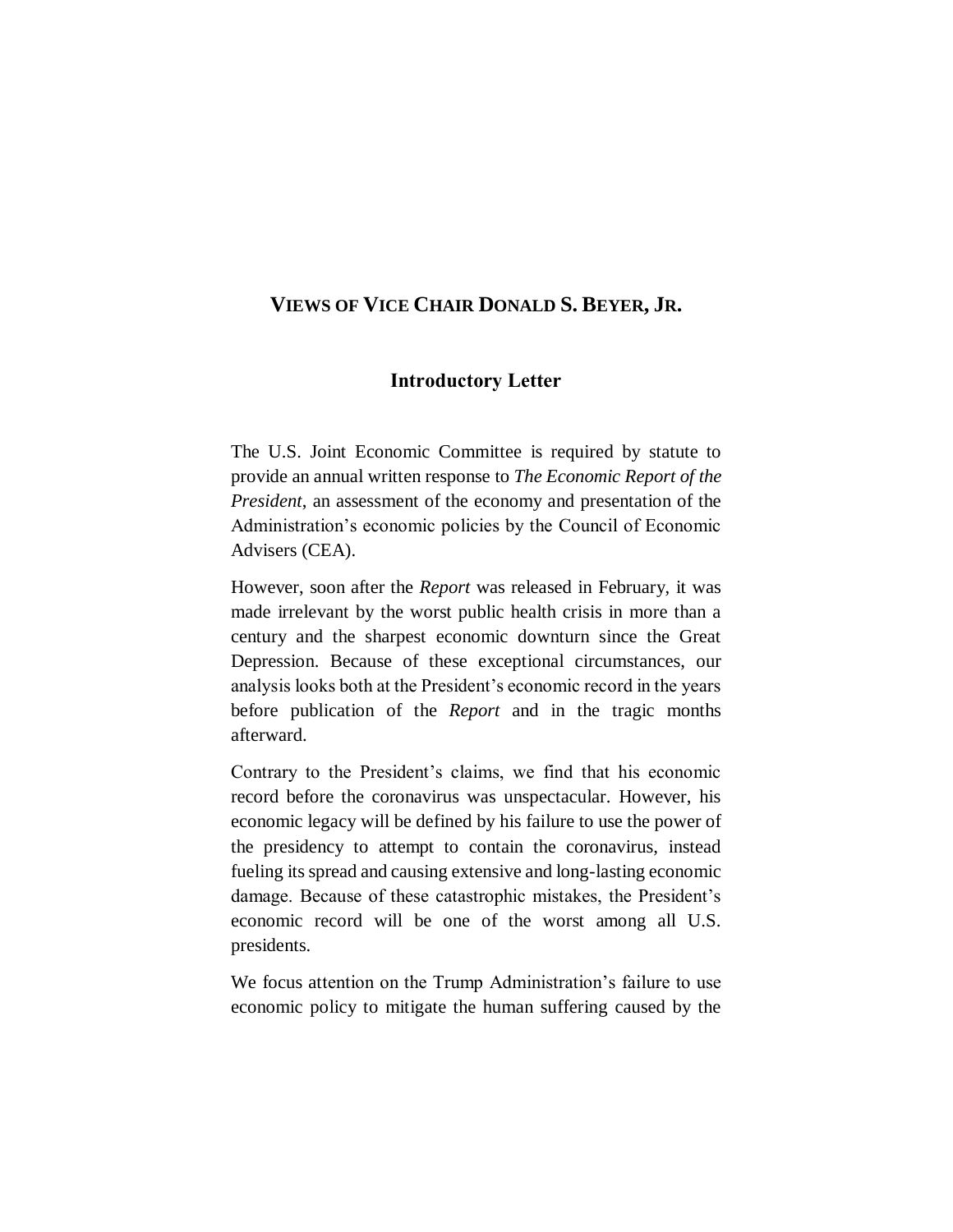coronavirus recession. For months he blocked efforts to extend enhanced unemployment benefits, threatening to leave millions of American families without income just after Christmas. He refused to provide critical aid to state and local governments, despite compelling historical evidence that withholding it can prolong a recession. Instead, he called for a large payroll tax cut that would have provided the biggest benefit to the highest wage earners and delivered nothing to millions of Americans who had lost their jobs.

The pandemic has laid bare one of the greatest challenges of our time, the entrenched economic inequality dividing Americans by race and class. The working poor, immigrants, Black Americans, Hispanic Americans and Native Americans have been hit especially hard by the pandemic; they are more likely to contract COVID-19 or suffer extreme economic hardship as a result of the coronavirus recession. The President not only has failed to lessen these divisions, he has greatly worsened them and left many Americans scarred.

The pandemic also has made it impossible to ignore shortcomings in U.S. policies to support workers and families, but the President has refused even to recognize their importance. Inadequate paid sick leave during a pandemic forces Americans to go to work sick and risk infecting others, yet the President weakened sick leave provisions in coronavirus relief legislation.<sup>1</sup> The closure of child care centers and decreased supply of affordable child care during the pandemic has forced parents, disproportionately women, to work less or drop out of the labor force, yet the President has taken no action to help them.<sup>2</sup> And despite the fact that the share of Americans reporting symptoms of depressive and/or anxiety disorder has tripled in the past year, the President has ignored their illness and offered no plans to address it.<sup>3</sup>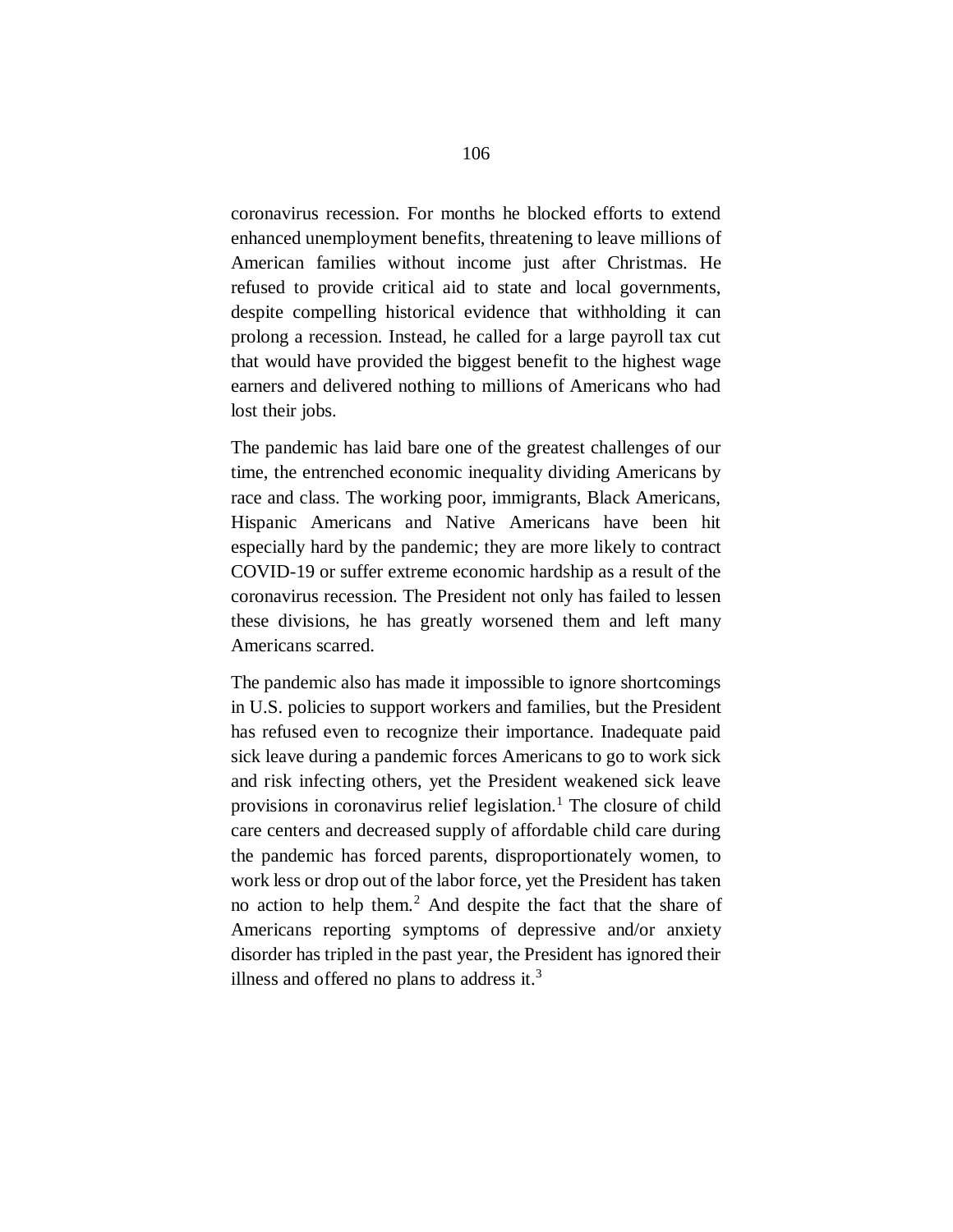Our analysis starts at the beginning of the Trump Administration, when the President inherited a strong economy from Barack Obama, with steady GDP growth, unemployment at only 4.7 percent and 76 consecutive months of job growth.<sup>4</sup> The President claimed that the economy was "in a rather dismal state" and that he had performed a historic turnaround — much as he had boasted that he was a self-made man while inheriting more than \$400 million from his father.<sup>5</sup>

In the years before the pandemic, the President's two most important economic policies provided few benefits at a very high cost. The 2017 tax cuts did little to lift the economy beyond existing trends, but increased inequality and will leave almost \$2 trillion in federal debt over 10 years.<sup>6</sup> The trade war with China failed to deliver the promised "blue-collar boom" and instead cost hundreds of thousands of U.S. jobs. While the economy in the period before the pandemic remained strong, this was not due to the President's policies but resulted from the tailwinds of the Obama expansion and the Federal Reserve's far-sighted decision to hold interest rates low.<sup>7</sup>

The President casts himself and his economic record as victims of the coronavirus pandemic and resulting recession. However, he deserves infinitely more blame for these crises than any other American. He ignored the advice of the nation's top economists, who said the number one priority for the economy was to contain the coronavirus. He did exactly the opposite of what the nation's leading public health experts recommended — restricting testing, mocking those who wore masks and calling on supporters to attend political rallies that became super-spreading events. These blunders substantially worsened the economic crisis, with the effective unemployment rate reaching almost 20 percent.<sup>8</sup>

The President's most tragic error was his effort to save his sinking economic record by pressuring governors to re-open their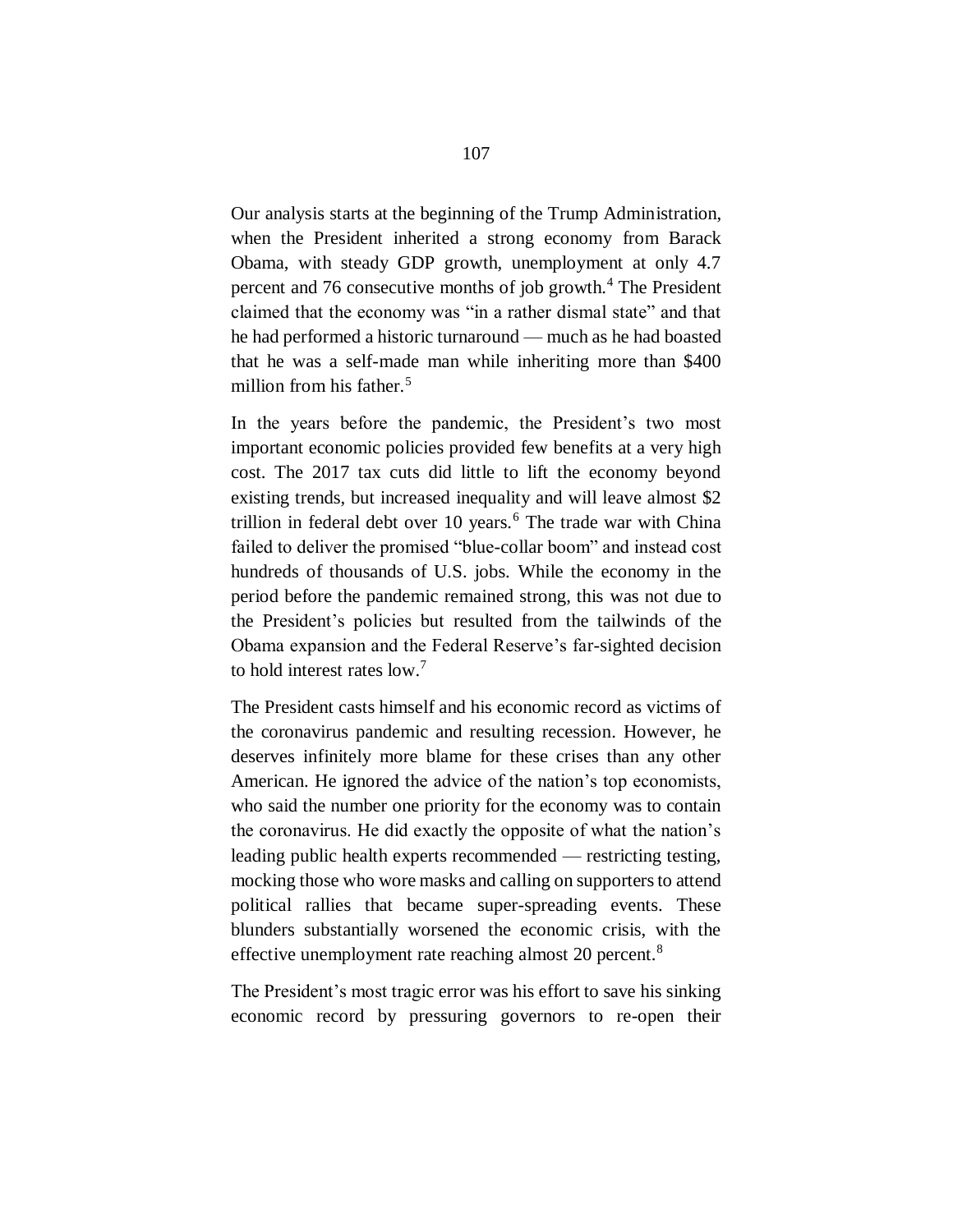economies.<sup>9</sup> Public health officials warned that prematurely lifting measures to contain the coronavirus would lead to an explosion of cases and deaths, while the overwhelming majority of top economists said that reopening too soon "will lead to greater total economic damage."<sup>10</sup> The President again ignored their advice, squandering the immense personal and economic sacrifices Americans had made during the lockdowns.

In recent months, leading economic indicators have improved from abysmal to mediocre. However, the economy is far weaker than the numbers suggest. For example, the unemployment rate in November was 6.7 percent — two percentage points higher than when the President took office. $11$  However, this does not reflect the fact that since February 5 million Americans have given up looking for work and have left the labor force.<sup>12</sup> If they were counted as unemployed, the unemployment rate would be approximately three percentage points higher.<sup>13</sup> Likewise, the recent spike in third quarter GDP growth is underwhelming because it follows a historic drop in the previous quarter — the economy remains substantially smaller than it was at the end of 2019.<sup>14</sup>

President Trump leaves to his successor an economy that is in far worse condition than the one he inherited. He will be the first president in the modern era to preside over a net loss in jobs, with the economy losing approximately 3 million jobs since he was inaugurated.<sup>15</sup> More than 700,000 Americans have filed for unemployment benefits every week since mid-March, and recent evidence suggests that the labor market may be worsening.<sup>16</sup>

The most ominous sign for the economy is the tragic fact that the number of new U.S. coronavirus cases is exploding, largely a result of the President's refusal to take responsibility for the federal coronavirus response and reckless actions he took that accelerated the spread of the virus. The number of U.S. deaths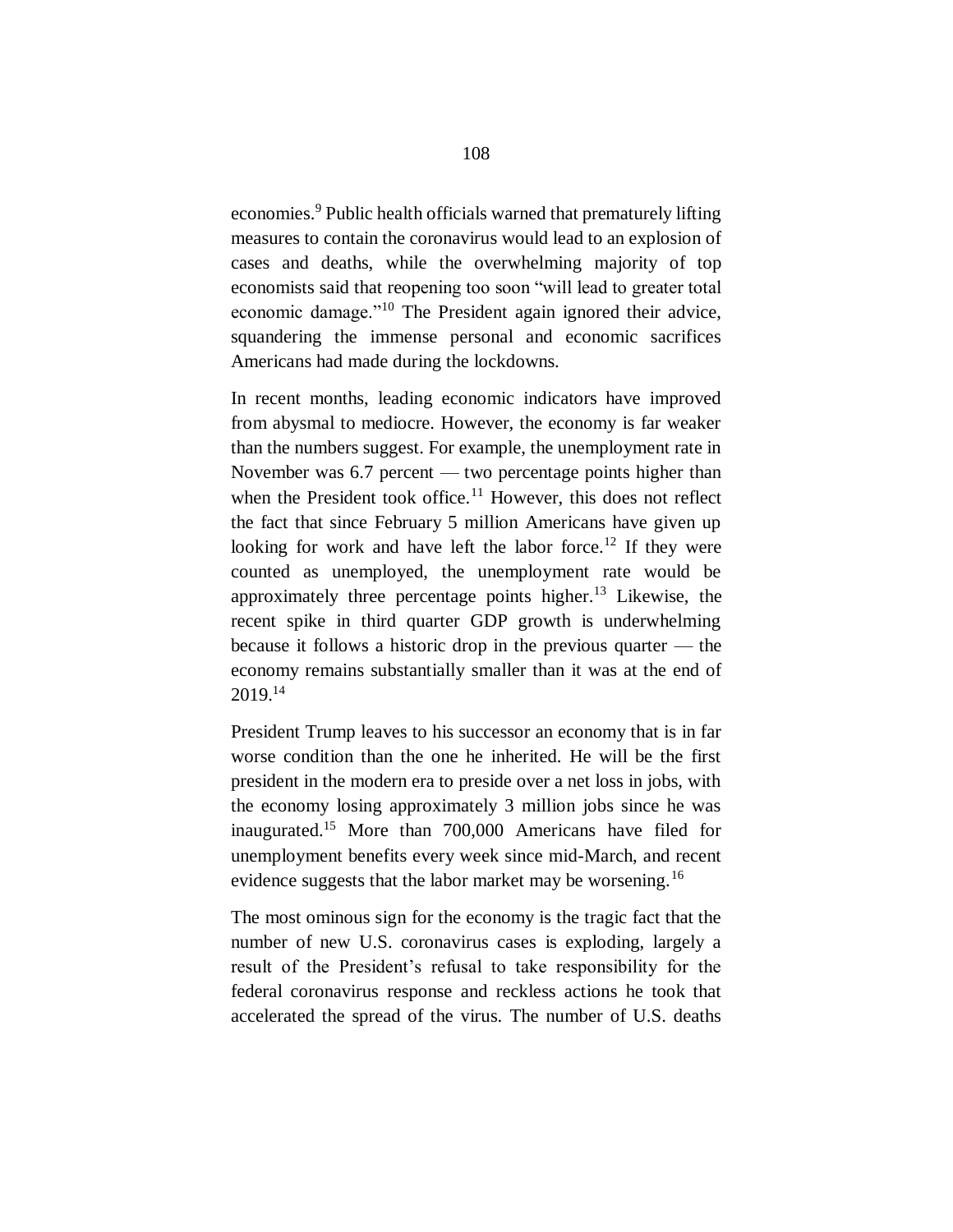from COVID-19 already has exceeded the number of American lives lost in combat during World War II, and the numbers are climbing rapidly.<sup>17</sup> As a result, the coronavirus pandemic now is a greater threat to the U.S. economy than in the spring, when it drove unemployment to the highest levels since the Great Depression.

This will be President Trump's economic legacy.

DONALD S. BEYER, JR. VICE CHAIR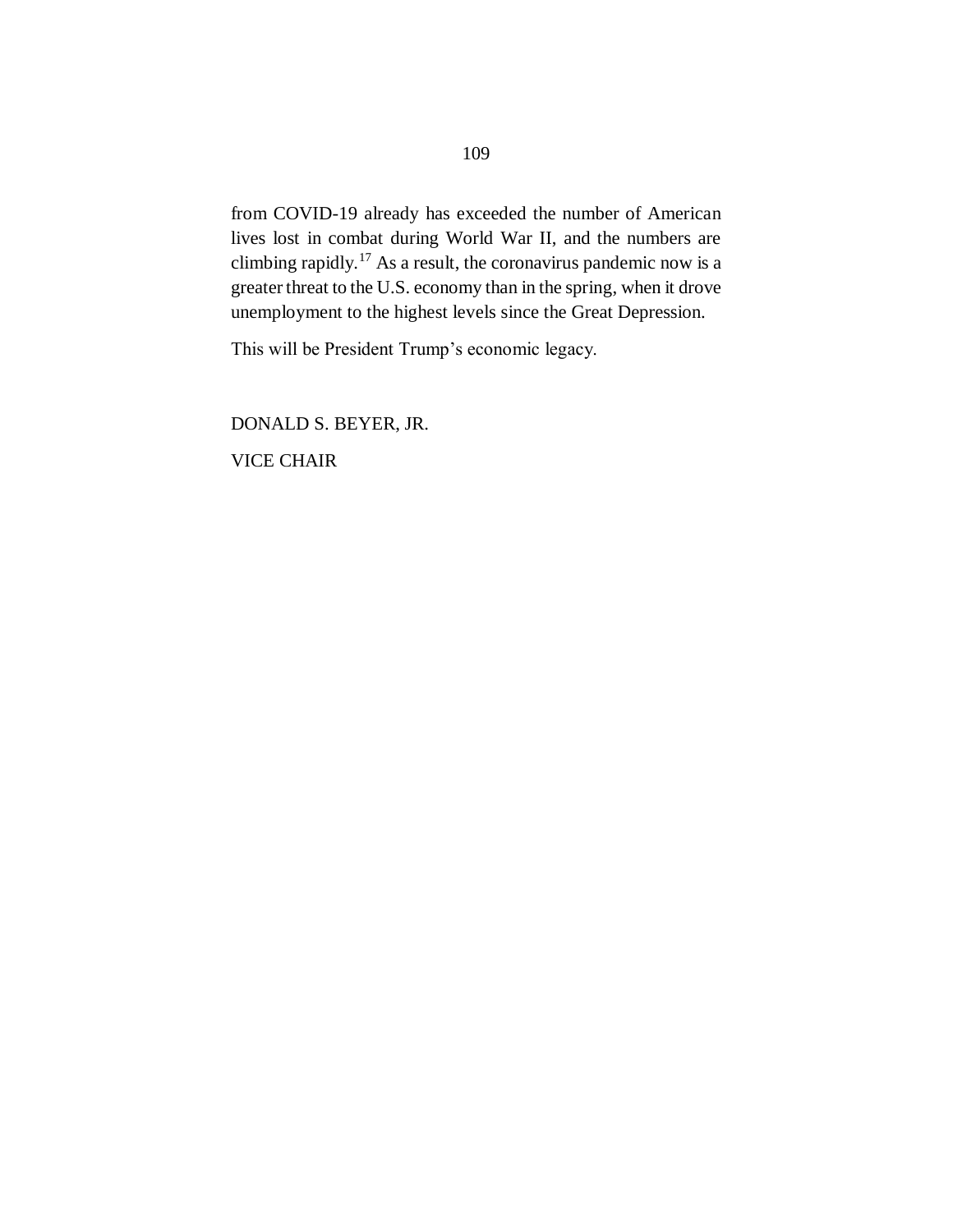## **ENDNOTES**

<sup>1</sup> McNicholas, Celine, and Margaret Poydock. 2020, April 14. "The Trump administration has weakened crucial worker protections needed to combat the coronavirus." Economic Policy Institute. [https://www.epi.org/blog/the-trump](https://www.epi.org/blog/the-trump-administration-has-weakened-crucial-worker-protections-needed-to-combat-the-coronavirus-agencies-tasked-with-protecting-workers-have-put-them-in-danger/)[administration-has-weakened-crucial-worker-protections-needed-to-combat](https://www.epi.org/blog/the-trump-administration-has-weakened-crucial-worker-protections-needed-to-combat-the-coronavirus-agencies-tasked-with-protecting-workers-have-put-them-in-danger/)[the-coronavirus-agencies-tasked-with-protecting-workers-have-put-them-in-](https://www.epi.org/blog/the-trump-administration-has-weakened-crucial-worker-protections-needed-to-combat-the-coronavirus-agencies-tasked-with-protecting-workers-have-put-them-in-danger/)

[danger/;](https://www.epi.org/blog/the-trump-administration-has-weakened-crucial-worker-protections-needed-to-combat-the-coronavirus-agencies-tasked-with-protecting-workers-have-put-them-in-danger/) Cochrane, Emily, Claire Cain Miller, and Jim Tankersley. 2020, April 2. "Trump Administration Scales Back Paid Leave in Coronavirus Relief Law." *The New York Times*. [https://www.nytimes.com/2020/04/02/us/politics/coronavirus-paid-leave.html.](https://www.nytimes.com/2020/04/02/us/politics/coronavirus-paid-leave.html) <sup>2</sup> Bureau of Labor Statistics. 2020, April 3. "The Employment Situation –

March 2020." [https://www.dol.gov/newsroom/economicdata/empsit\\_04032020.pdf.](https://www.dol.gov/newsroom/economicdata/empsit_04032020.pdf)

<sup>3</sup> National Center for Health Statistics. "Household Pulse Survey: Anxiety and Depression." Symptoms of Anxiety or Depression Based on Reported Frequency of Symptoms During Last 7 Days, Nov. 11-Nov. 23. [https://www.cdc.gov/nchs/covid19/pulse/mental-health.htm.](https://www.cdc.gov/nchs/covid19/pulse/mental-health.htm)

<sup>4</sup> Federal Reserve Economic Data, Federal Reserve Bank of St. Louis. Unemployment Rate. [https://fred.stlouisfed.org/series/UNRATE;](https://fred.stlouisfed.org/series/UNRATE) U.S. Congress Joint Economic Committee. "Did Trump Create or Inherit the Strong Economy?" [https://www.jec.senate.gov/public/\\_cache/files/2c298bda-8aee-](https://www.jec.senate.gov/public/_cache/files/2c298bda-8aee-4923-84a3-95a54f7f6e6f/did-trump-create-or-inherit-the-strong-economy.pdf)[4923-84a3-95a54f7f6e6f/did-trump-create-or-inherit-the-strong-economy.pdf.](https://www.jec.senate.gov/public/_cache/files/2c298bda-8aee-4923-84a3-95a54f7f6e6f/did-trump-create-or-inherit-the-strong-economy.pdf) <sup>5</sup> Boak, Josh, and Christopher Rugaber. 2018, July 27. "AP FACT CHECK: Trump falsely claims historic turnaround." *The Associated Press*. [https://apnews.com/article/a7e135215ebc4993a99a85f7eb6963f3;](https://apnews.com/article/a7e135215ebc4993a99a85f7eb6963f3) Trump, Donald. 2020, January 21. Remarks by President Trump at the World Economic Forum. The White House. [https://www.whitehouse.gov/briefings-](https://www.whitehouse.gov/briefings-statements/remarks-president-trump-world-economic-forum-davos-switzerland/)

[statements/remarks-president-trump-world-economic-forum-davos](https://www.whitehouse.gov/briefings-statements/remarks-president-trump-world-economic-forum-davos-switzerland/)[switzerland/;](https://www.whitehouse.gov/briefings-statements/remarks-president-trump-world-economic-forum-davos-switzerland/) Barstow, David, Susanne Craig, and Russ Buettner. 2018, October 2. "Trump Engaged in Suspect Tax Schemes as He Reaped Riches From His Father." *The New York Times.* [https://www.nytimes.com/interactive/2018/10/02/us/politics/donald-trump](https://www.nytimes.com/interactive/2018/10/02/us/politics/donald-trump-tax-schemes-fred-trump.html)[tax-schemes-fred-trump.html.](https://www.nytimes.com/interactive/2018/10/02/us/politics/donald-trump-tax-schemes-fred-trump.html)

<sup>6</sup> Congressional Budget Office. 2019, January 28. "The Budget and Economic Outlook: 2019 to 2029." [https://www.cbo.gov/publication/54918;](https://www.cbo.gov/publication/54918) Tax Policy Center. "How did the TCJA affect the federal budget outlook?" [https://www.taxpolicycenter.org/briefing-book/how-did-tcja-affect-federal](https://www.taxpolicycenter.org/briefing-book/how-did-tcja-affect-federal-budget-outlook)[budget-outlook.](https://www.taxpolicycenter.org/briefing-book/how-did-tcja-affect-federal-budget-outlook)

 $\frac{7}{7}$  Bivens. Josh. 2020, October 21. "The Trump administration was ruining the pre-COVID-19 economy too, just more slowly." Economic Policy Institute. [https://www.epi.org/blog/the-trump-administration-was-ruining-the-pre](https://www.epi.org/blog/the-trump-administration-was-ruining-the-pre-covid-19-19-economy-too-just-more-slowly/)[covid-19-19-economy-too-just-more-slowly/.](https://www.epi.org/blog/the-trump-administration-was-ruining-the-pre-covid-19-19-economy-too-just-more-slowly/)